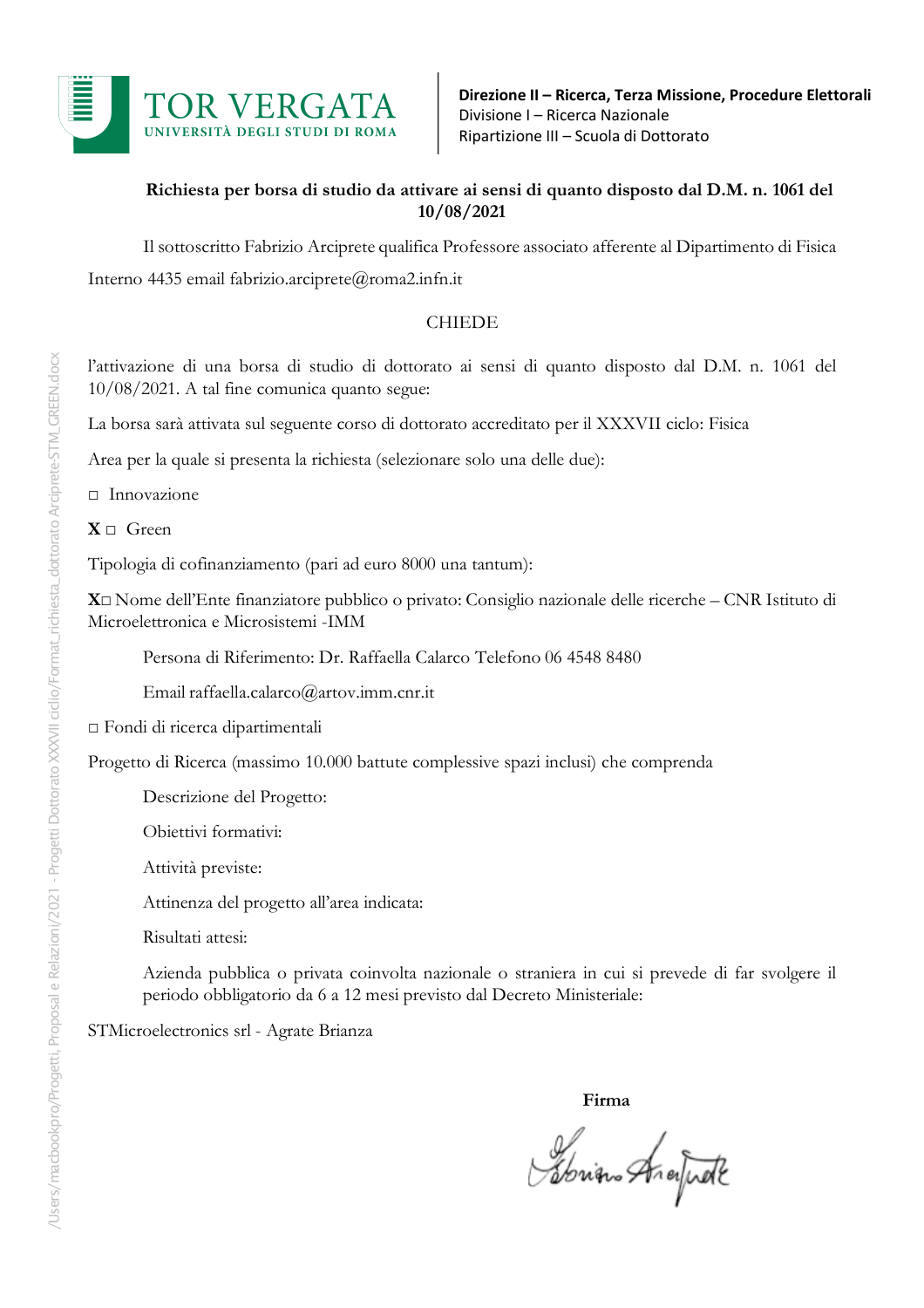

#### **RESEARCH PROPOSAL**

## **PHASE CHANGE LAYERS FOR GREEN NEUROMORPHIC COMPUTING**

# **STRATI A CAMBIAMENTO DI FASE PER COMPUTAZIONE NEUROMORFICA VERDE**

Future society is faced with a major challenge: finding a sustainable equilibrium between limited natural resources and the growing need for energy, materials, connections between people and communities. A radically new scenario must be envisioned, based on a correct relationship between nature and human society, where benchmarks, such as that of "Moore's law", are replaced by the concept of sustainability. Scientists can largely contribute to this effort, developing novel technologies for an efficient management of resources. In the era of the internet of things, ideally any object will be equipped with some memory, computing and communication capability, so as to establish a degree of interconnection which emulates that of natural eco-systems. The efficient management of the huge amount of data produced requires the development of new technologies, typically involving problems of pattern recognition, which can be efficiently tackled using neuromorphic computing. The advent of such devices with ultra-low power consumption would be highly useful in many application fields. Materials that could enable information processes with state variables other than charge are very attractive, but often a fundamental issue in view of their exploitation is the poor compatibility with CMOS electronics. Instead, exploiting materials already used in the production lines of semiconductor industries is of great advantage.

Among various candidates, the resistive-switching phase-change memory (PCM) has been chosen, as it has gained considerable interest for its application in storage class memory, mainly due to scalability, fast writing, long data retention (more than 10 years) and very good endurance properties. PCMs store information in their amorphous and crystalline phases, which can be reversibly switched by the application of an external voltage or current. PCM technology still develops towards higher density, faster speed, and lower power consumption. In this scenario, we aim at investigating new PCM material combinations that have the potential to be implemented in neuromorphic computing platforms within parallel brain-inspired, neuro-computing architectures.

In fact, one drawback of conventional PCM is the large programming currents that are needed, because the phase change material necessitates to be melted. One promising strategy to reduce the programming currents is to improve the quality of active materials. Recently, superlattices (i.e. alternating thin layers of two different phase change materials) have been proposed for such a scope. As confirmed by many groups, superlattices not only showed reduced switching currents, but also enhanced endurance characteristics. This makes such an approach very attractive for future applications, especially for neuromorphic ones.

A thorough understanding and characterization of such devices is needed. Important characteristics are, among others, resistance drift in the RESET state, power consumption, endurance and the programming window. The drift of the resistance in the RESET state is a showstopper for multi-level data storage, because it results in the loss of information and therefore an important drawback of PCM devices. At the moment the drift in superlattice-based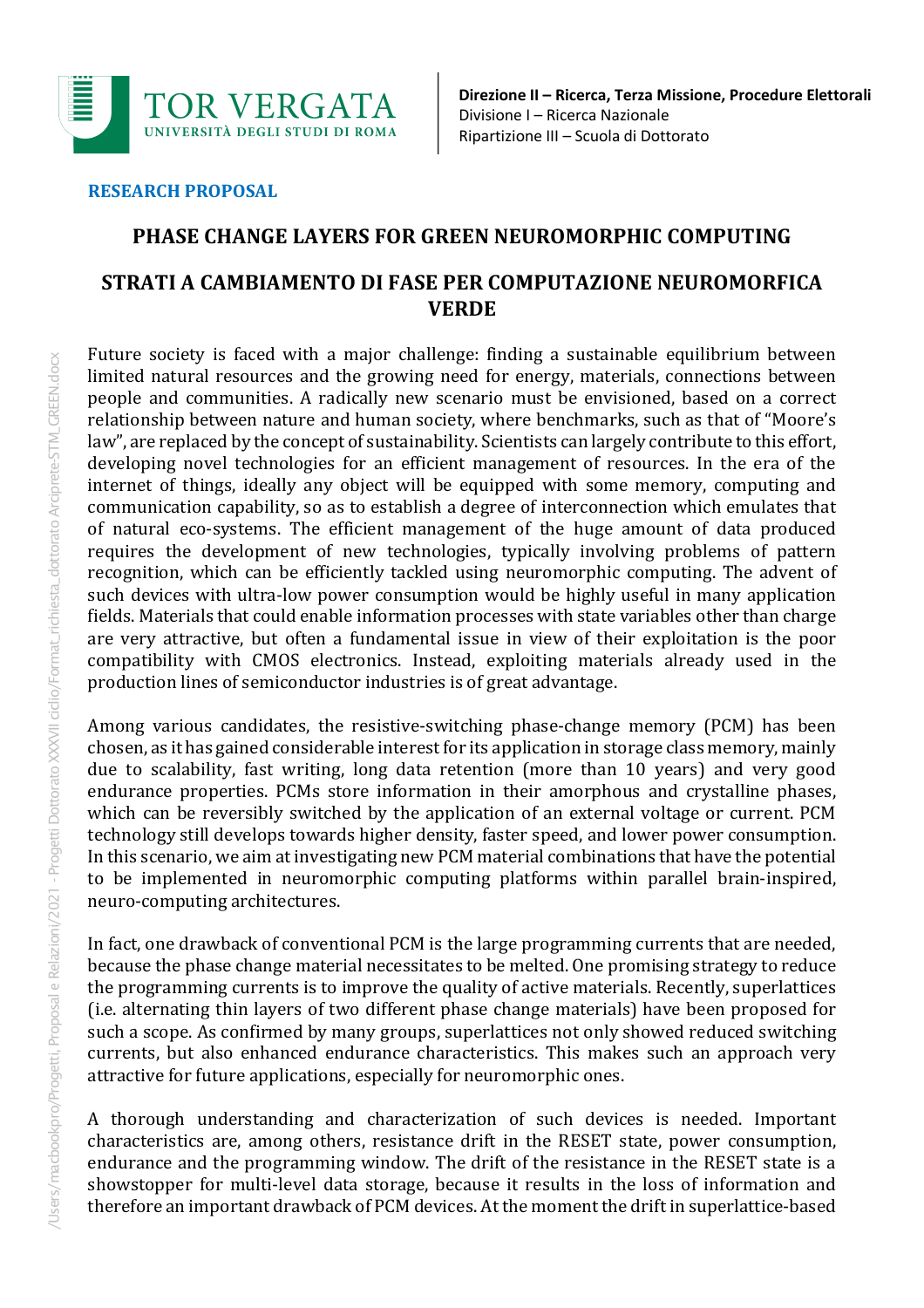

PCM devices has not been investigated. It is thus unknown if it exists and how it will affect device performance. So, it is necessary to investigate the drift behavior in superlattice-based phase change memory cells.

At the same time, a thorough understanding and characterization of new layered structures are needed, especially for what concerns the structural quality of the active layers. The intermixing of the materials, for instance, is a showstopper for multi-level data storage, because it results in the formation of an additional layer, which might cost the loss of performance, or even of information, thus resulting an important drawback of PCM neuromorphic devices. At the moment the intermixing in superlattice-based PCM devices has been investigated only for a couple of cases. So, it is necessary to perform a screening of the most suited combinations. Afterward, the best candidates will be fabricated and investigated in terms of intermixing. This research will make a great contribution to the development of PCM technology. The materials of first choice for the realization of novel heterostructures are  $GeSbTe$ ,  $Sb<sub>2</sub>Te<sub>3</sub>$ ,  $GeTe$  combined with GaTe, InTe, TiTe<sub>2</sub> and MoTe<sub>2</sub>. In fact, recently the idea of alternating active PCM and other chalcogenide based layers (serving as thermal barriers) showed impressive results. However, only one configuration  $(Sb_2Te_3/TiTe_2)$  was investigated. Furthermore, pure  $Sb_2Te_3$  displays poor stability of the amorphous phase, thus should be replaced by other PCMs that are more stable in terms of data retention.

### **GREEN IMPACT**

This is an innovative, ambitious and challenging project which will draw the guidelines to approach open challenges spanning different fields of knowledge to achieve an highly competitive green new technology. In the following, the main foreseen contributions to energy savings are listed.

- Portable devices, such as mobile and smart phones, tablet PCs and notebooks, will highly profit of power-efficient neuromorphic computing. Portable devices are distinguished by their small sizes and light weight; they should operate while on the move, regardless of proximity to a power source. High energy consumption and hence reduced battery life makes the devices much less attractive. Furthermore, user preferences, towards carrying less, motivated to integrating several different applications in a single multipurpose portable device. This often leads to even much higher energy consumption and consequently novel neuromorphic computing concepts might be helpful in terms of energy savings.
- Even an energy-efficient server farm still consumes about half of its full power when doing virtually no work. Neuromorphic computing has extremely low static power consumption; that is why its employment would provide huge energy savings. The benefits are not only related to the electricity for the server but also the energy necessary for cooling the data center and its infrastructure. These savings in energy consumption would significantly lower the environmental burden.

Scientific and technological contributions to new green technology – this project stems from the concept of creating a system which can be integrated in smart devices without the necessity to transmit data to a remote host and which decreases the computational costs of processing, thus providing energy savings. The realisation of the project requires the generation of new